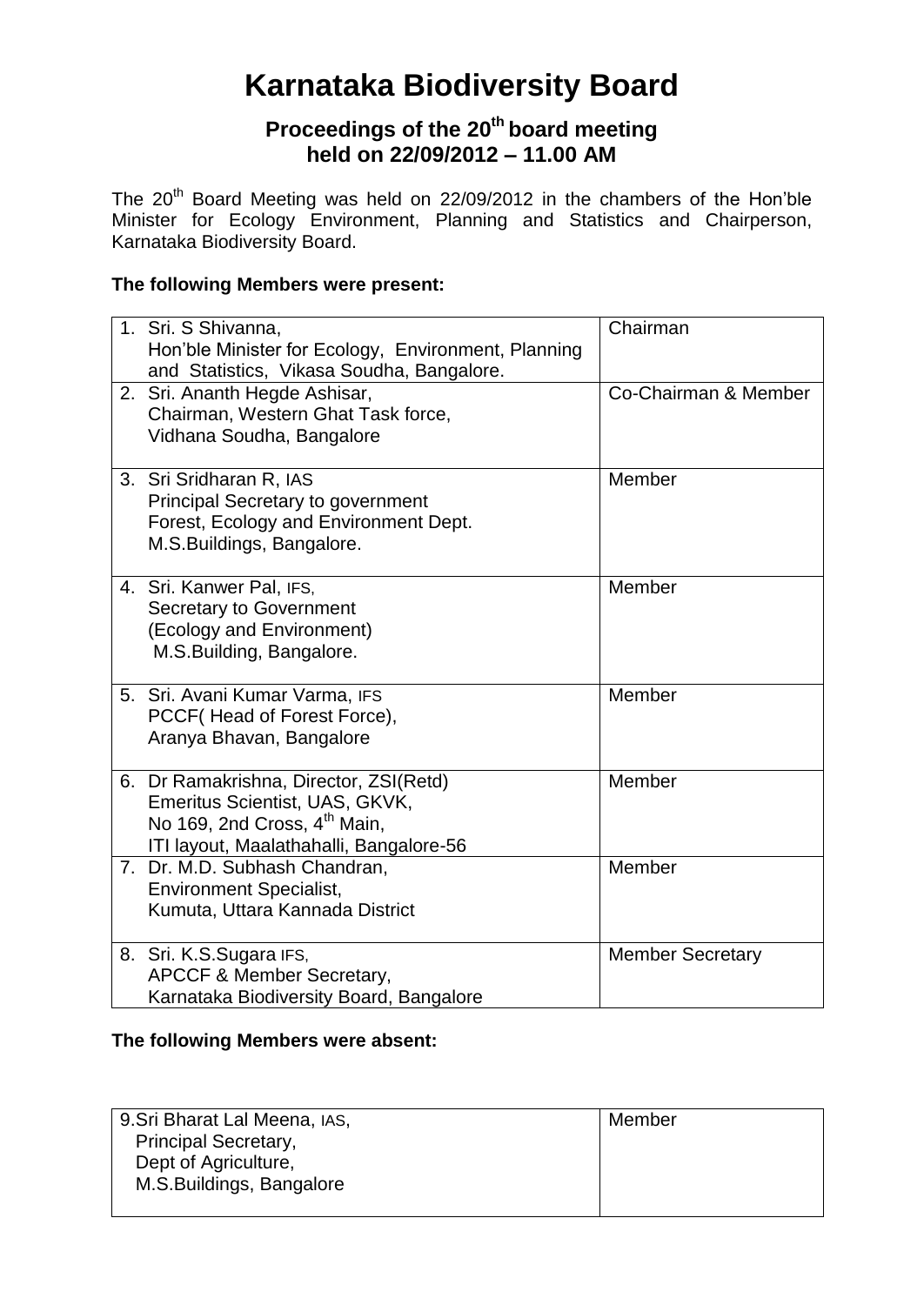| 9. Sri. G.N. Sreekantaiah,, IFS<br>Director, Dept. of Indian System of Medicines and | Member |
|--------------------------------------------------------------------------------------|--------|
| Homeopathy, Bangalore                                                                |        |
| 11.Dr D K Ved, IFS(Retd)                                                             | Member |
| D-6, Aditya Nest, 13 <sup>th</sup> Cross, Malleshwaram                               |        |
| Bangalore-560003                                                                     |        |

# **A) Reading and recording of 19th Board Meeting held on 20.01.2012**

Since there were no comments from the members, the proceedings of the  $19<sup>th</sup>$  Board meeting were adopted.

#### B) Discussions and Action taken on 19<sup>th</sup> Board Meeting proceedings (held on **20.01.2012)**

## **8/11 – Providing suitable staff to Karnataka Biodiversity Board**

It was decided that efforts be made to fill up all the vacancies in the Board. As per the Government order No. FEE17 ENV 2009 Bangalore Dated 03.08.2009, all the Deputy Conservators of Forests (Social Forestry) in addition to their present duties shall act as Nodal Officers and link between Karnataka Biodiversity Board and BMCs. They will attend formation of BMCs and assist KBB in preparation of PBRs and all other activities pertaining to biodiversity and related issues. PCCF agreed to monitor performance of DCFs (SF) as per Government order. Principal Secretary FEE suggested that the Reporting Authority of DCFs (SF) will be asked to make entries in their Annual Performance Report, relating to performance of duties assigned in above mentioned Government order. He further suggested that there should be awareness program for CEOs of ZPs. The Board resolved that these suggestions be implemented.

#### **10/1 – Establishment of Dry Zone Biodiversity Conservation site networks.**

Principal Chief Conservator of Forests (Head of Forest Force) informed the Board that nurseries have been raised in three Circles and progress report from remaining ten Circles will be brought in the next meeting of the Board.

#### **12/22 – Protection of Mangroves.**

Principal Chief Conservator of Forests (Head of Forest Force) informed the Board that action will be taken to notify Mangrove patches as protected forests. He promised to furnish draft notifications along with maps before next meeting of the Board.

#### **13/11 – Bt. Brinjal – Bt. Crop**

In the light of letter dated: 01.06.2012 received from the Secretary, National Biodiversity Authority Chennai, the decision taken by the Board in 19<sup>th</sup> Board Meeting was reviewed. After due deliberatations, the Board authorized Member Secretary to permit Deputy Conservator of Forests, Karnataka Biodiversity Board, Bangalore and Deputy Conservator of Forests, Dharwad Forest Division, Dharwad to act as co-complainants along officers of National Biodiversity Authority in the said case. The Board resolved that Member Secretary, Karnataka Biodiversity Board shall give necessary technical and logistical co-operation to the officers of National Biodiversity Authority during the filing of the said complaint against M/s Mahyco and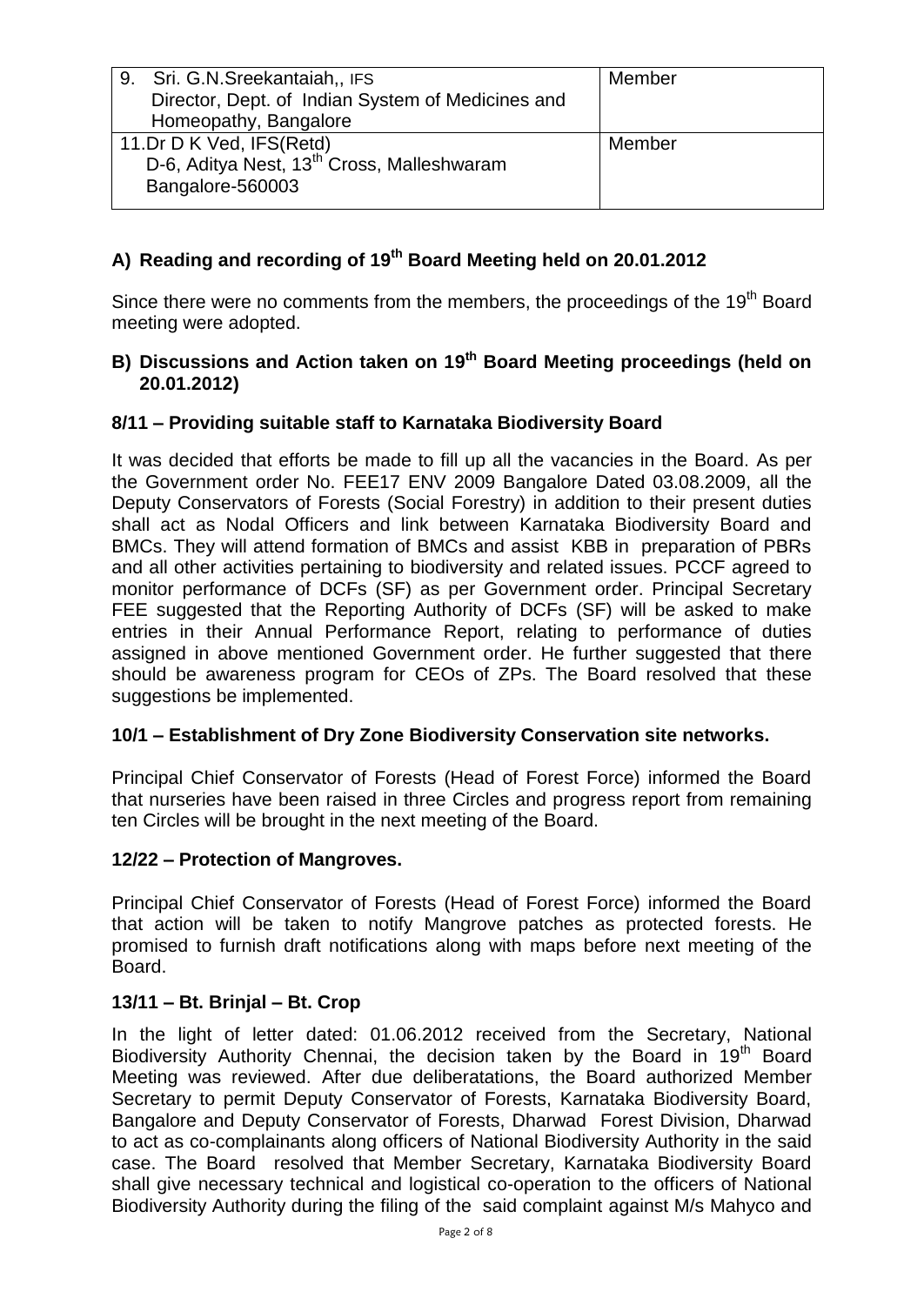other institutions/companies and the legal proceedings thereafter, regarding alleged violations of provisions under Biodiversity Act 2002. It is further resolved that the PCCF(Head of Forest Force), Karnataka Forest Department shall issue immediate directions to concerned jurisdictional forest officers and provide all necessary technical and logistical co-operation to the officers of Karnataka Biodiversity Board and National Biodiversity Authority till the completion of legal proceedings in the case.

#### **14/1 – Removal of some of the species from the purview of Section 40 of Biological Diversity Act 2002.**

The Principal Chief Conservator of Forests (Head of Forest Force) informed the Board that harvesting of *Cinnamomum species* is banned for a period of 5 years in Shimoga, Chickmagalur, Kodagu and Canara Circles. He promised that action taken report on regulation of and method of extraction of *Curcuma angustifolia* will be brought in the next meeting of the Board. The Board resolved that these species shall be propagated by the forest department in the field and in agro-forestry programmes.

# **14/3– Declaring Heritage Sites.**

Member Secretary provided a copy of the response filed by the KBB in WP No: 39065/2011(GM-RES). Dr M D Subash Chandran, Member expressed disagreement with the contents of the Reply affidavit, especially the proposal to the Hon'ble High Court to order that the Netrani island should be under the joint custody of the Govt agencies including the Naval authorities. It was decided that the matter would be examined again and a Revised Affidavit filed in the Court at the earliest, after also considering the inputs from Dr Subash Chandran.

#### **14/4– Heritage Site Management Rules.**

The Board noted the action taken.

#### **14/5– Declaring Heritage Trees.**

It was decided to send draft Heritage Tree Management Rules with suitable modification to Ministry of Environment and Forests for consultation as per Section-37(2) of Biodiversity Act 2002.

#### **14/8– Protection of Estuaries.**

The Board was informed that the consent of individual stakeholders/departments associated with Aghanashini and Kali river estuaries is essential for declaration of these sites as Biodiversity Heritage Sites. Member Secretary is asked to expedite the matter with local officers.

#### **14/9– Preparation of Documentary Film.**

The Board was informed that the work of documentary film is completed by M/s Shramajeevi Agri Films. The documentary film is released by the Hon'ble Minister for Ecology Environment, Planning and Statistics and Chairperson, Karnataka Biodiversity Board.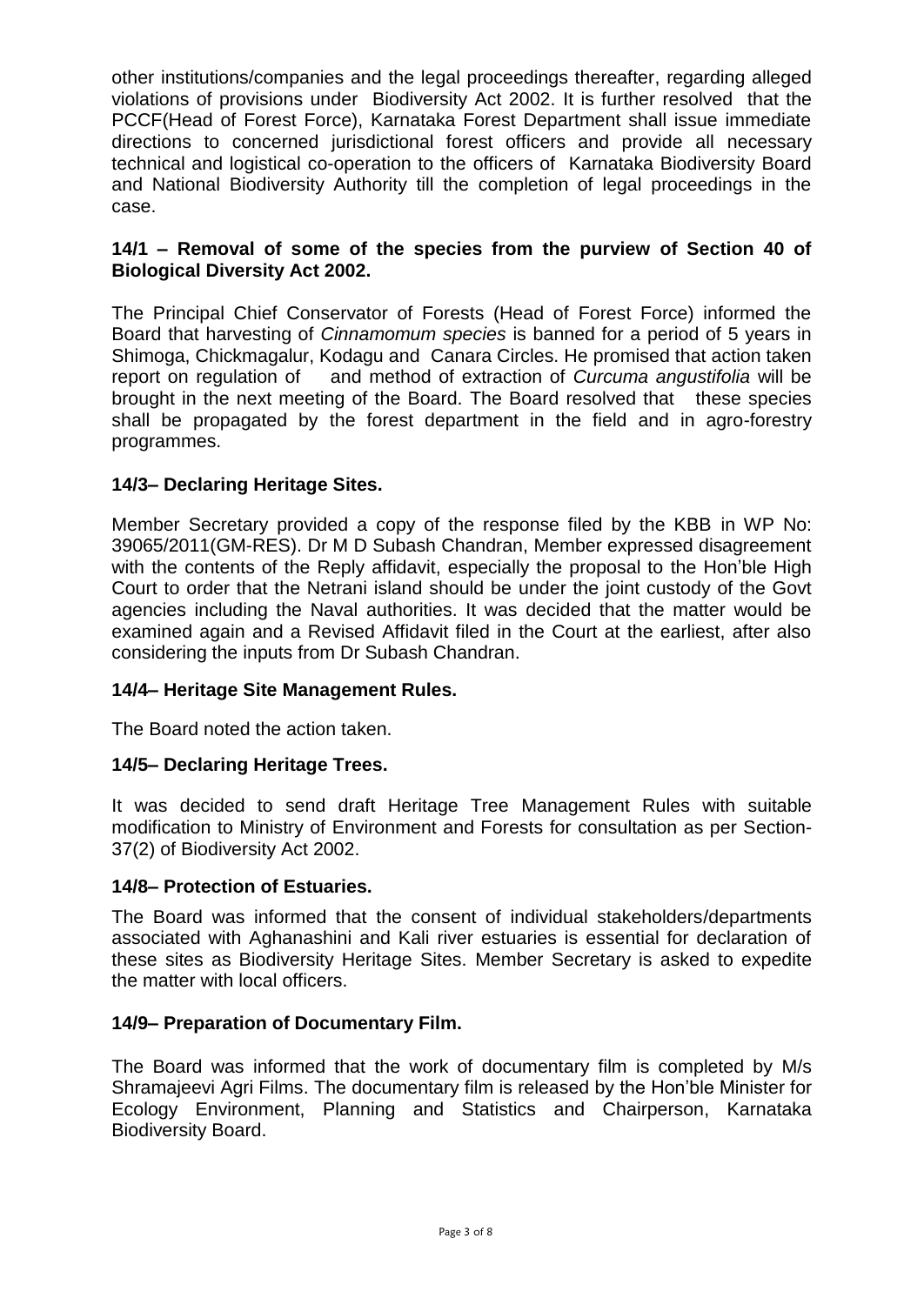# **14/10– Conference of Biodiversity Management Committees in Bangalore.**

The Principal Chief Conservator of Forests (Head of Forest Force) agreed to provide manpower and resources of Forest Department in organizing the Conference of Biodiversity Management Committees, preferably during the month of November.

#### **14/11– Amendment to Karnataka Tree Preservation Act.**

The Principal Secretary FEE and Principal Chief Conservator of Forests (Head of Forest Force) informed the Board that the matter is under consideration of the Hon'ble Minister for Forest.

#### **14/13–Preparation of district level Action Plan on Biodiversity**

It was decided by the Board in  $19<sup>th</sup>$  meeting that model guidelines for preparation of District level Action Plan on Biodiversity may be drafted by a Committee headed by Dr Ramakrishna with Dr. Subhash Chandran as member. For this purpose, the committee may visit several BMCs, Zilla Panchayaths, Rural Development & Panchayath Raj Department, line departments, Institutions and stakeholders for consultation etc. The Board resolved that members of Committee shall be paid sitting allowance Rs 1000 per meeting, actual travelling expenses on field visits at the prevailing rates allowed to non-official members of Expert Committees on Agro biodiversity and Biodiversity Heritage Site. The Member Secretary shall reimburse sitting allowance and actual travelling expenses and also make payment of such other expenses for preparing the report, purchase of stationary etc. The Committee should complete the task within six months and submit the Draft District Level Action Plan to the Member Secretary.

# **14/14– Project proposal of Pilukula Nisarga Dhama Society (R)**

The Secretary Environment informed the Board that the project needs to be reviewed by calling a meeting. It is decided by the Board that a team of experts comprising of Dr Ramakrishna, Member KBB, Dr Sanjappa, Retd Director BSI and DCF, KBB shall visit Pilukula Nisarga Dhama Society (R), Mangalore and evaluate the Project works. The actual expenses incurred during field visits and travelling will be reimbursed to the non-official members by the Member Secretary.

#### **14/16– Project proposal of Baseline profiling of Cultural-Heritage Biodiversity Resources in select Eco-zones of Karnataka**

The Board noted the action taken.

#### **15/1– Declaration of Natural Heritage Site.**

The Board noted the action taken.

#### **15/2– Declaration of Agro Biodiversity Heritage Site.**

It was decided to explore the possibility of any other Scientist, qualified in the field for taking up the Research project. **[[** 

#### **15/10– Integrated ecological carrying capacity study of Uttara Kannada District.**

The Board directed that the completion of project report be expedited and draft report must be submitted by Principal Investigator within two months.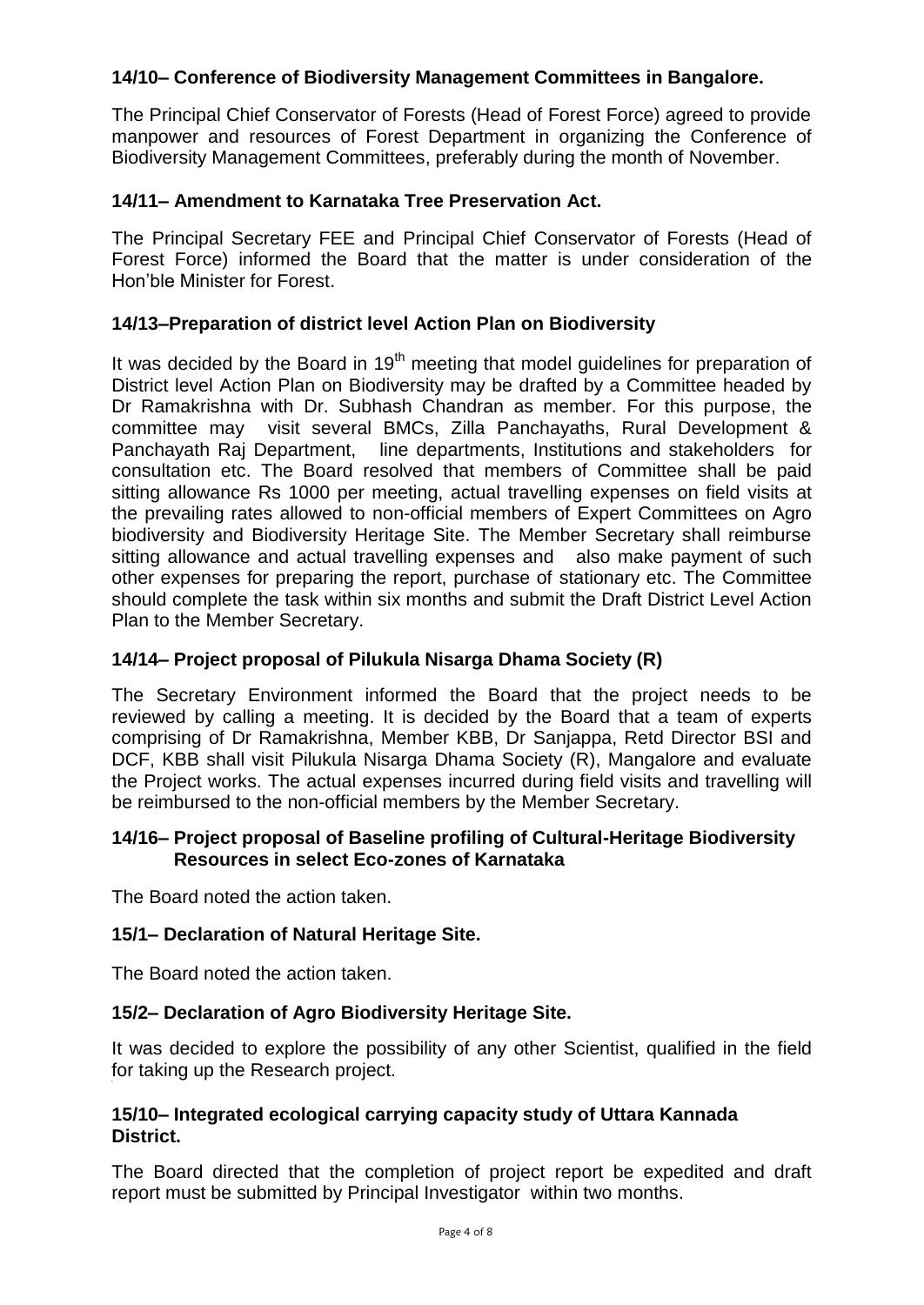#### **15/12– Declaration of Sri. Lakshmikantha swamy, Medicinal Eco-park, Devaragudda (Sri giri), Padmanabhanagar, Bangalore as heritage site.**

The Board resolved to recommend to Government for declaration of Sri. Lakshmikantha swamy, Medicinal Eco-park, Devaragudda (Sri Giri), Padmanabhanagar, Bangalore as Biodiversity Heritage site. The management of the site will be with BMC constituted by BBMP which is the jurisdictional local body under Biodiversity Act 2002.

#### **16/1 Establishment of Dry Zone Biodiversity In-situ Conservation sites network**

The Board decided that CCNR-IAIM should expedite the work and submit the draft final report to the Member Secretary at the earliest.

#### **16/3- Declaration of Mango Farm as Agro Biodiversity Heritage Site.**

It was decided to wait for the outcome of the project, "*Genetic diversity studies of the Mango plantation in Kirugavalu village of Malavalli taluk, Mandya district",* being implemented by Dr.Nandini Associate Professor, GKVK, UAS, Bangalore.

#### **16/4 Project on Conservation and Utilization of Deep water Rice Genetic Resources of the Varada River Course in the Western Ghats of Karnataka.**

It was decided to explore the possibility of any other Scientist, qualified in the field for taking up the Research project.

#### **16/7 - Biodiversity Awareness programmes in Eco clubs established under NGC programme.**

The Board noted the action taken. The Hon'ble Minister for Ecology Environment, Planning and Statistics and Chairperson, Karnataka Biodiversity Board has kindly agreed to address letter to Sri Vishweshwara Hegde Kageri, Hon'ble Minister for Primary & Secondary Education in order to enlist the support of Education Department for conducting Biodiversity awareness programmes in selected Ecoclubs.

#### **16/14 - Annual plan of operation for balance amount of Rs. 22.393 lakhs**

The Secretary (E&E) informed the Board that additional details have been asked by the Finance Department and same is being pursued.

#### **17/5 - Biodiversity Atlas**

The Board noted the action taken.

#### **18/4 -Providing financial assistance for Formation of Biodiversity Management Committees and Preparation of People's Biodiversity Registers.**

The Board noted the action taken.

#### **18/7- Project proposal on "Genetic diversity studies of the Mango plantation in Kirugavalu village of Malavalli taluk, Mandya district".**

The Board noted the action taken.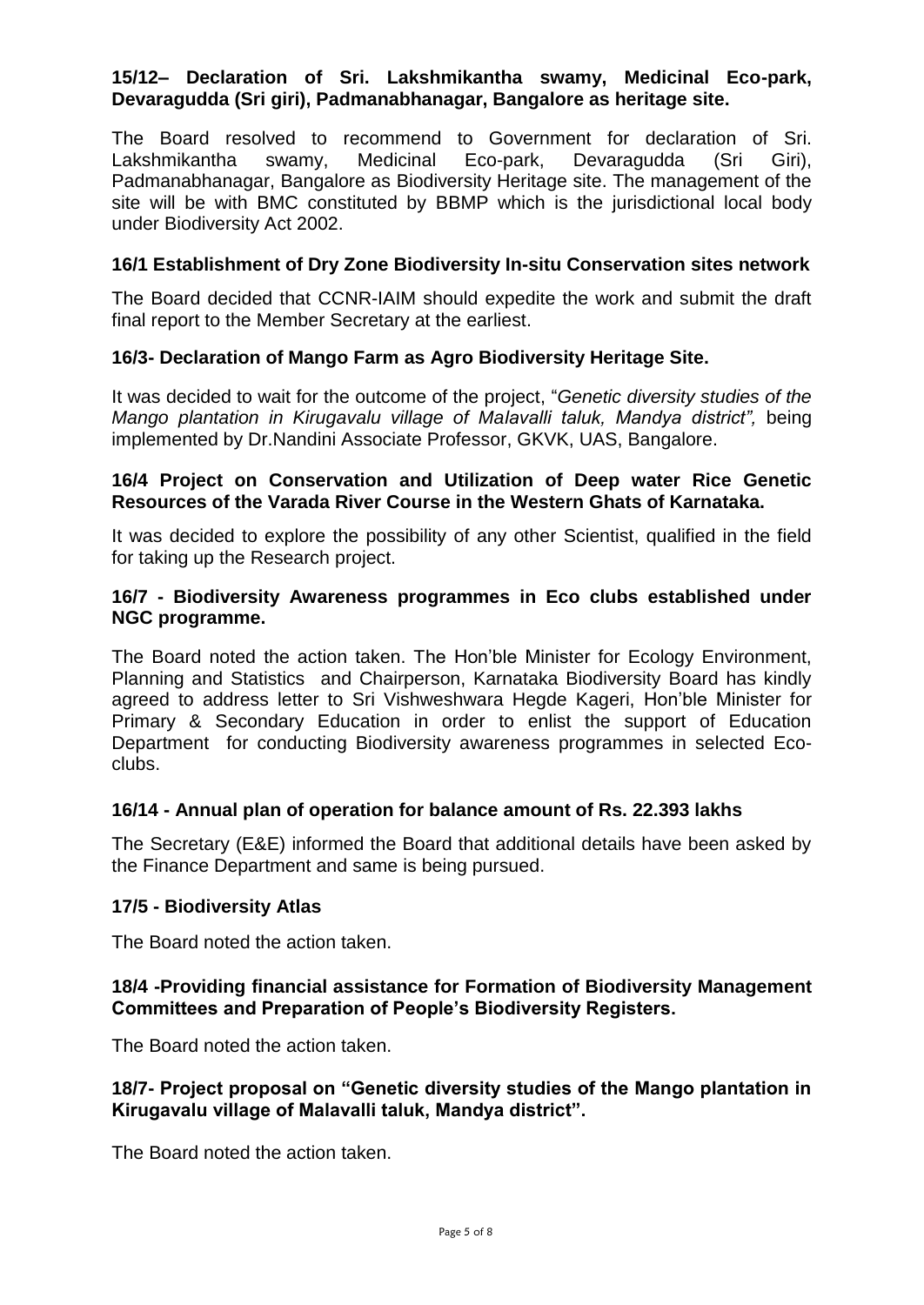#### **19/1- Biodiversity Awards**

The Board approved the proposal along with proforma and guidelines and decided the following Biodiversity Awards one in each category:-

- 1. General Biodiversity
- 2. Agro Biodiversity
- 3. Biodiversity Award for Woman
- 4. Award to best Biodiversity Management Committee
- 5. Award for Best film on Biodiversity
- 6. Award to Forest Guard for best nursery of RET and Endemic species

Each award consists prize money of Rs.25,000/-, a citation and a certificate.

#### **The following Sub-Committee is constituted for evaluation of Biodiversity Awards:-**

- 1. Sri. R M N Sahai, IFS, Director General EMPRI, Bangalore, Chairperson
- 2. Sri. K S Sugara, IFS, Member Secretary, Karnataka Biodiversity Board
- 3. Dr. Ramakrishna, Member, Karnataka Biodiversity Board
- 4. Dr. Subhash Chandran, Member, Karnataka Biodiversity Board

The Board further resolved that Member Secretary shall pay sitting allowance Rs 1000 per meeting, actual travelling expenses to the non-official members of the Sub-Committee, at the prevailing rates allowed to no-official members of Expert Committees on Agro biodiversity and Biodiversity Heritage Site.

#### **19/6- Protection of** *Nothapodyets nimmoniana,* **an anti cancer medicinal plant.**

The Board directed Principal Chief Conservator of Forests (Head of Forest Force) to bring action taken report in the next Board meeting regarding regulating collection of *Nothapodyets nimmoniana,* its protection and propagation in the field.

#### **19/7- Submission of Utilization Certificate and vouchers for the works on dryzone insitu conservation sites and infrastructural facilities to Biodiversity Management Committees**

The Board directed Principal Chief Conservator of Forests (Head of Forest Force) to bring action taken report in the next Board meeting regarding status of show cause notices issued to Deputy Conservators of Forests, Territorial and Social Forestry Divisions who have not submitted utilization certificates and vouchers for the funds released by, Karnataka Biodiversity Board.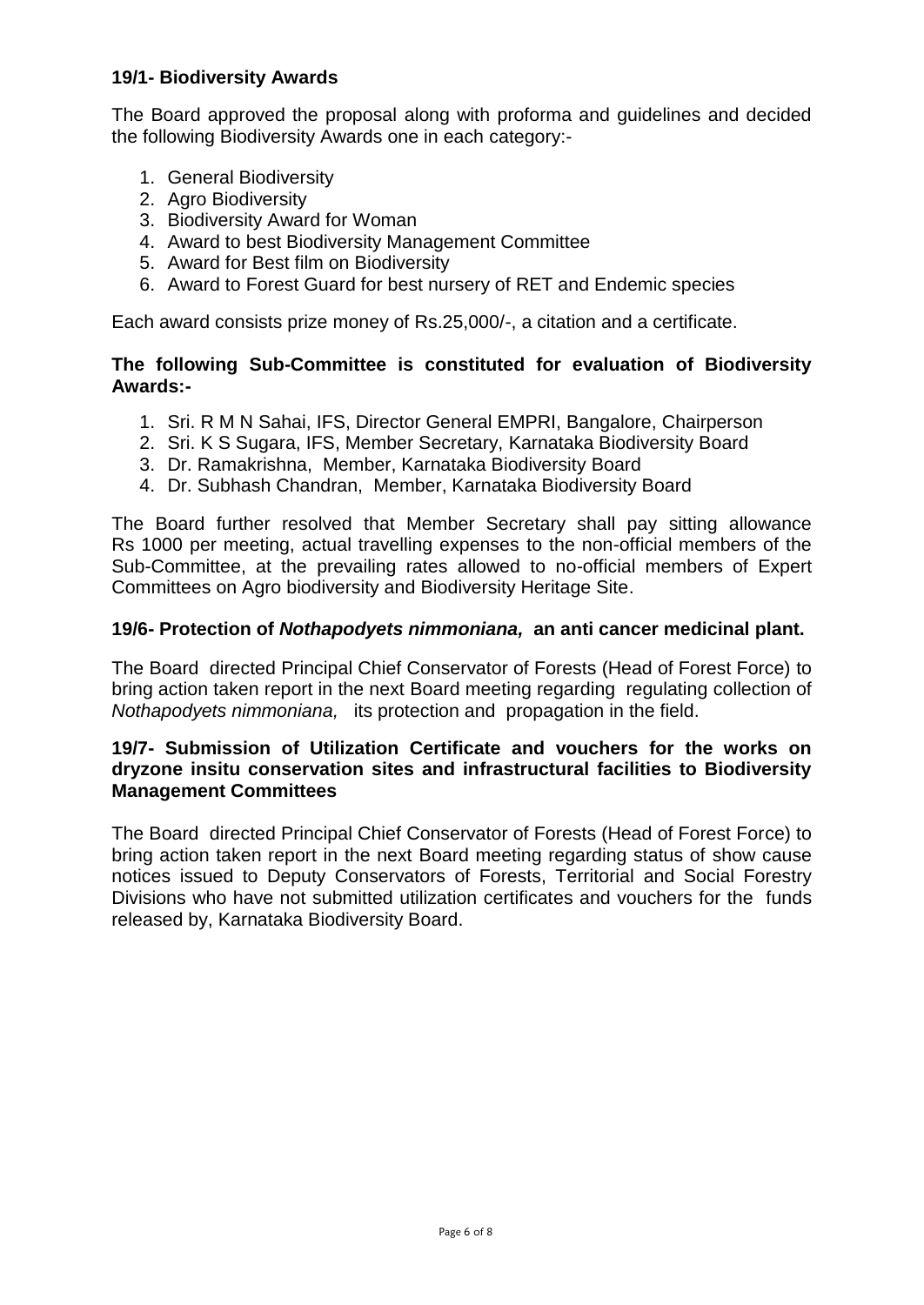# **C) New Agenda for 20th Board Meeting**

## **20/1 - Approval of Annual plan of Operation for the year 2012-13**

The Board approved .Annual Plan of Operation for Rs. 170.00 lakhs for the year 2012-13 submitted by Member Secretary, Karnataka Biodiversity Board.

#### **20/2- Provisions of BD Act 2002 and KBD Rules 2005 and issue of manufacturing license to Bio resource based industries**

The agenda item is directly concerned with Director of AYUSH and he, being a Member of the Board is absent today. The Hon'ble Minister for Ecology Environment, Planning and Statistics and Chairperson, Karnataka Biodiversity Board, expressed displeasure over continuous absence of Sri. G.N.Sreekantaiah, Director, Dept. of Indian System of Medicines and Homeopathy, Bangalore and it was decided to report the matter to Principal Secretary, Health and Family Welfare.

The Board decided that Director of AYUSH must consult KBB to ensure compliance of the provisions of BD Act and Rules thereof by bio-resource based industries before issuing manufacturing licenses and also to cancel manufacturing licenses of those bio resources based industries who are not complying with provisions of BD Act and Rules thereof. Member Secretary, Karnataka Biodiversity Board is directed to initiate legal proceeding against all the bio resources based industries, ayurvedic companies, traders, suppliers regarding violations of provisions under Biodiversity Act 2002 and Karnataka Biodiversity Rules 2005.

#### **20/3- Construction of Laboratory building at E-6 Block (Biodiversity Heritage Site) of GKVK Campus, by '***InStem'*

The Principal Secretary FEE informed the Board that *'InStem',* an institute of Department of Bio Technology, has decided to shift the location of the proposed lab building outside the GKVK Biodiversity Heritage Site and they have also informed in writing to this effect.

#### **20/4- Science Express : Biodiversity Special**

The Board noted the action taken.

#### **20/5 - Conference of Parties (CoP)-11 at Hyderabad**

The Board noted the action taken.

# **20/6- 2 nd Indian Biodiversity Congress in December 2012**

Kerala Biodiversity Board has proposed holding of  $2<sup>nd</sup>$  Indian Biodiversity Congress from 27th to 30<sup>th</sup> December 2012 in Tiruvananthapuram on **Marine and Coastal Biodiversity**, coordinated by National Biodiversity Authority and Chaired by Ministry of Environment & Forest. They have asked for financial assistance of Rs one lakh. Member Secretary, Karnataka Biodiversity Board informed the Board that another proposal has been received from President CISSA to hold 2<sup>nd</sup> Indian Biodiversity Congress in Bangalore during 8-12 December 2012, with focal theme as **Biodiversity Heritage Western Ghats: Challenges for Conservation and Sustainable Management.** This event is organized by CISSA, FRLHT in collaboration with ATREE, CES, IISc, UAS etc.